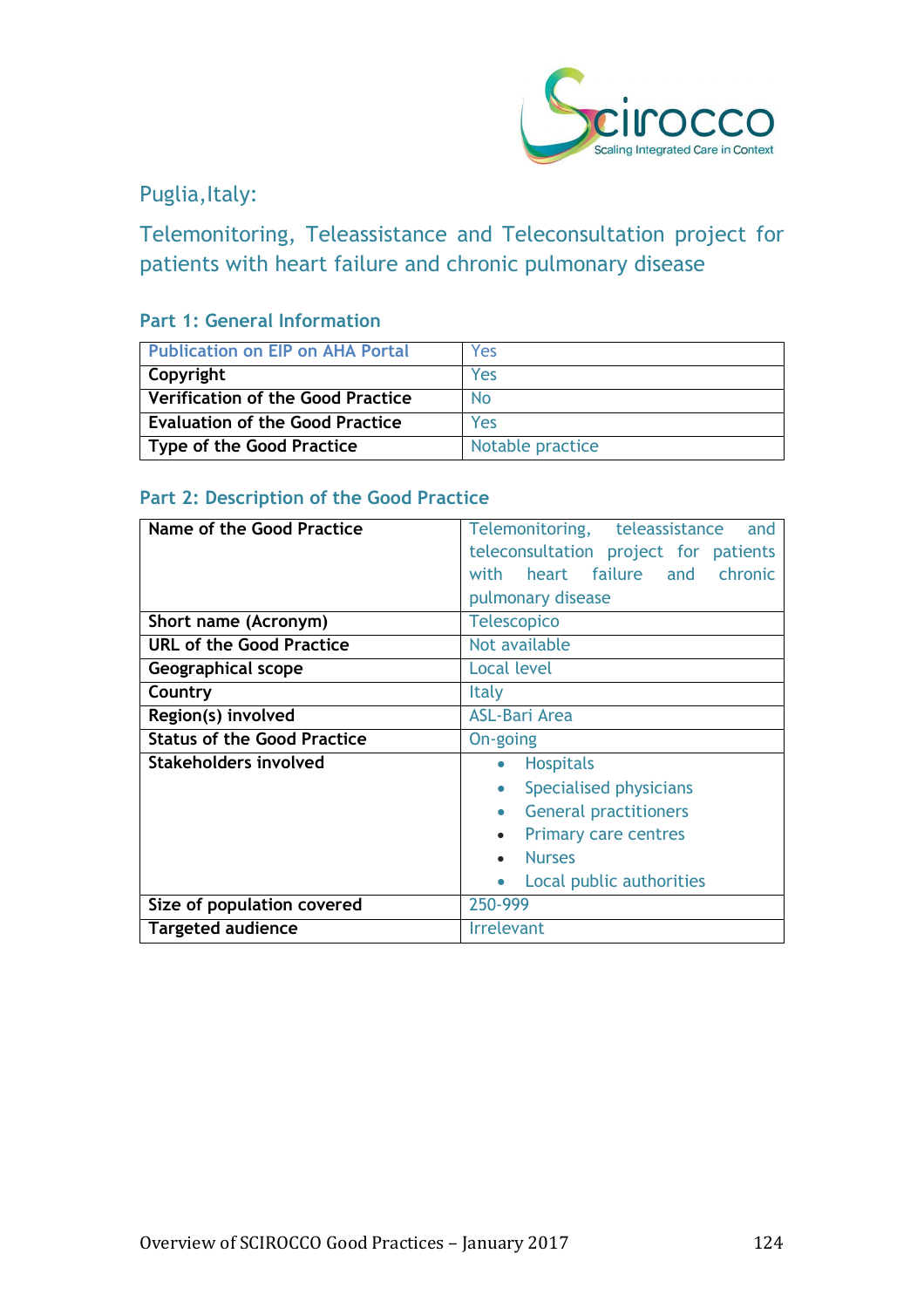

#### **Summary of the Good Practice**

Telescopico aims to create a telemonitoring system, teleconsultation and remote assistance for patients with chronic conditions, in particular with chronic heart failure and COPD, at risk of clinical instability. The system ensures a continuous link between specialist (in hospital) and general practitioners, allowing for monitoring of clinical and instrumental parameters of the patients.

The project, through the adoption of the system, aims to validate telemedicine models in the integrated management between territory and hospital about diagnosis and treatment for heart failure, COPD, improve territorial management of these patients, intercept phases of instability before reach criticality, reduce the rate re- hospitalization.

Through Telescopico Project we aim to:

- Reduce the steps of destabilization of Heart Failure patients with chronic **Diseases**
- Reduce the re-hospitalization
- Optimize the therapy
- To promote the integrated management of Hospital and Territory
- Train specialized nursing figures
- Evaluate the satisfaction Practitioners and patients of this type of management
- Evaluate costs and benefits

The primary end point is to verify the possible use of technological telemedicine devices within integrated management models between hospital and territory of cardio-pulmonary chronic diseases in order to improve its management and to facilitate the integration between specialists and practitioners. Secondary end points are:

- Reduce the number of hospitalizations for Heart Failure and for COPD in area of interest
- Reduce days of hospitalization for SC and COPD

**Key words:** telemedicine, de-hospitalisation, management of chronicity, innovative technological instruments, integration

**Good practice being part of the larger programme**

Yes.

Final program of the project is to monitoring all patients with Chronic diseases, like heart failure and COPD, with clinical instability managed by Local Health Board of Apulia Region. To improve patient monitoring with chronic diseases, to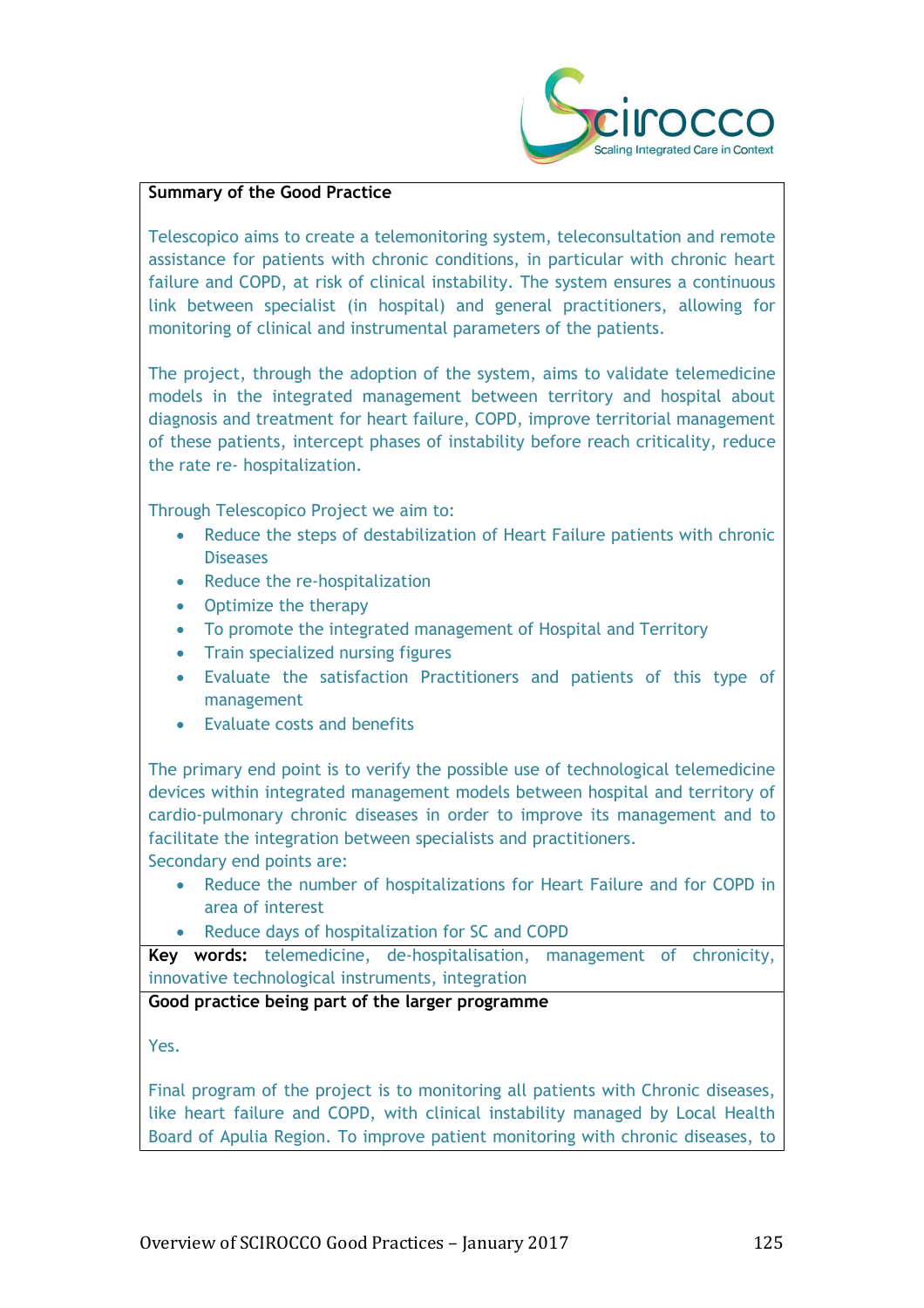

reduce re- hospitalization and to improve the adherence to drug treatment and not.

### **Challenges / problems addressed by the good practice**

Telescopico wants to implement a new kind of monitoring of the patients with chronic diseases, based on continuous collaboration and patient monitoring.

The five challenges that the Project intends to pursue are:

- Reduce the steps of destabilization of Heart Failure or COPD patients
- Reduce the re-hospitalization
- Optimize the therapy
- Evaluate the costs and benefits
- Promote the empowerment of patients affect by chronic diseases

**Importance of the challenges / problems before starting to implement good practice**

The main problems encountered during the first period of activities have been mainly due to the activity of collaboration between general practitioners, specialists and all health personnel involved in the activity. Technical difficulties have occurred during the training activities.

**Environment before the good practice was implemented** 

Before Telehomecare Project was not active in territory any project of telemonitoring, teleconsult or teleassistance.

**Key innovative elements of the good practice and how the good practice improved situation compared to previous practice**

The patients have a more direct with their practitioners; it is not necessary that the patients go to the hospital or in specialist ambulatory. The patients are subjected to a clinical planned follow up. Physiological parameters as ECG, SpO2, Respiratory frequency, Heart frequency, Temperature, etc are monitored. Easy collaboration between practitioners and Specialist. Reduced of waiting time for the monitoring.

## **Part 3: Transferability of the Good Practice**

| <b>Cost-effectiveness of the good</b> Lower costs, improved outcomes |                                                                        |
|----------------------------------------------------------------------|------------------------------------------------------------------------|
| practice (including all kind of costs                                |                                                                        |
| and outcomes such as better health,                                  |                                                                        |
| quality of life or other resources)                                  |                                                                        |
|                                                                      | Resources required for the deployment of the good practice (personnel, |

**equipment, facilities, ICT and other resources required**

Telescopico project includes: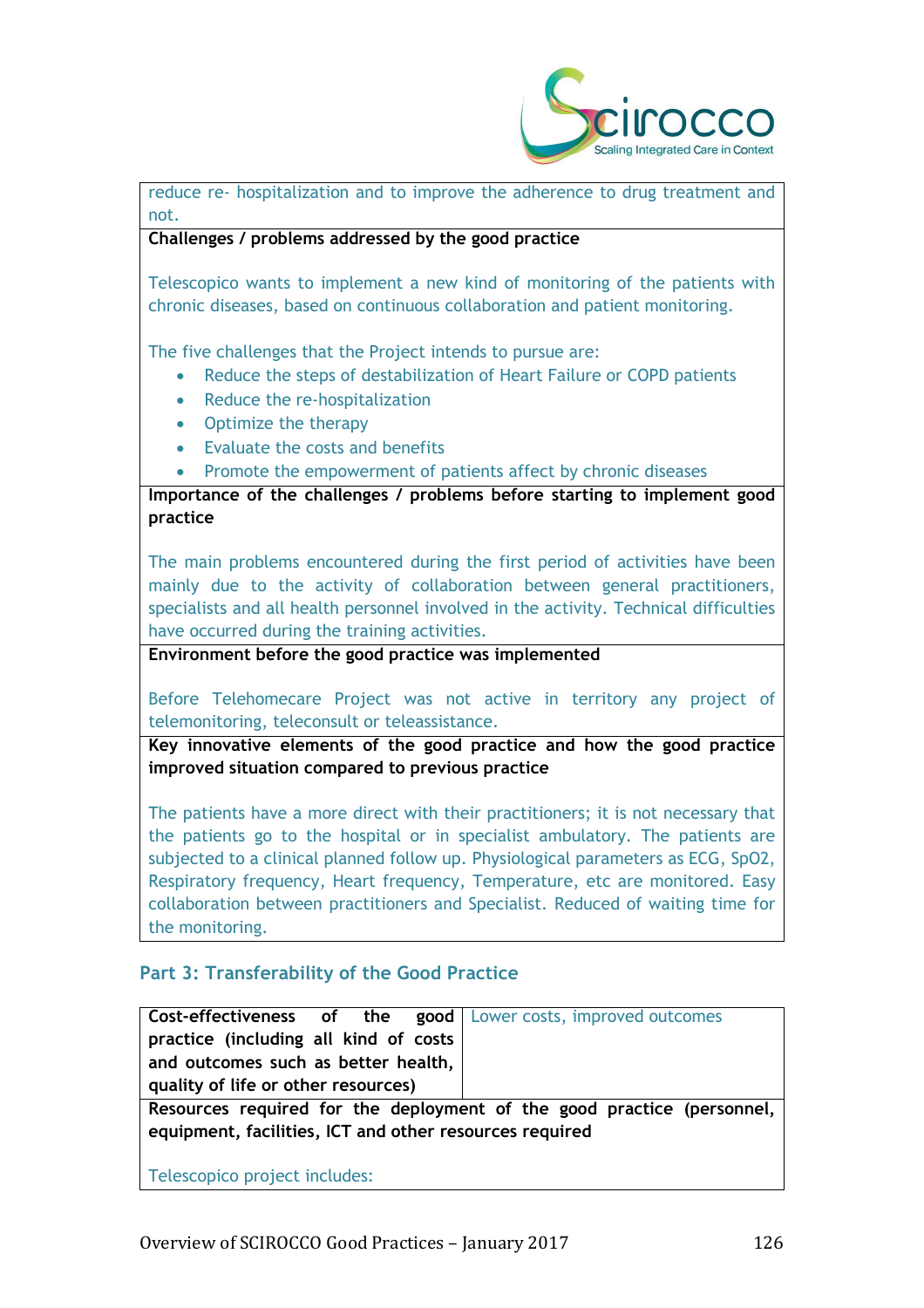

- The involvement of general practitioners;
- The involvement of specialists:
- The involvement of nurses:
- Innovative technologies.

For the activities is used a new technology called H@H Hospital at Home; that system is allocated at the clinical ambulatory, connected with hospital, by pc, telephone, tablet, etc.

All clinical parameters of patients are stored on a dedicated server, respecting all the rules for the respect of privacy. The system permits to the doctor (pulmonologist and cardiologists) remotely, to see patient.

Infact, in addition to real-time monitoring of physiological parameters, the doctor can monitor the physical and technical characteristics of the home device.

It is possible to deliver therapy to the patient, remotely. In particular, it is possible to deliver oxygen therapy and endocavitary aspiration. Doctor or health care professional determines the limit of the range of physiological parameter values and when the parameter is out of range, the system draws the operator's attention through the alert. Practitioner or specialist can talk to the patient because the system has a video communications system. All the data are saved on the server at any time.

| <b>Total budget of the Good Practice</b> | $\in$ €100.00 - €499,999 |
|------------------------------------------|--------------------------|
| Source of funding                        | <b>European funding</b>  |

**The main actions that have to be done to deploy the Good Practice**

Before start of the project were carried out research on any preliminary experience of similar projects in international literature. Were made meetings between practitioners and specialists; has been called a protocol clinical care, it was carried out training of personnel authorized to use the correct new technologies, were made of design verification meetings. Periodically, updated newsletters were produced.

**Issues during the implementation of the Good Practice**

No issues were observed.

**Additional resources required to scale up Good Practice**

Yes.

Technological integration with equipment that provide an enrichment of the monitoring activities. It is expected the presence of a figure of Care Manager who is necessary to ensure compliance with the time and the activities foreseen in the planning stages. It also envisages the development of a website dedicated to Telescopico Project.

**Basis to support sustainability of the Good Practice**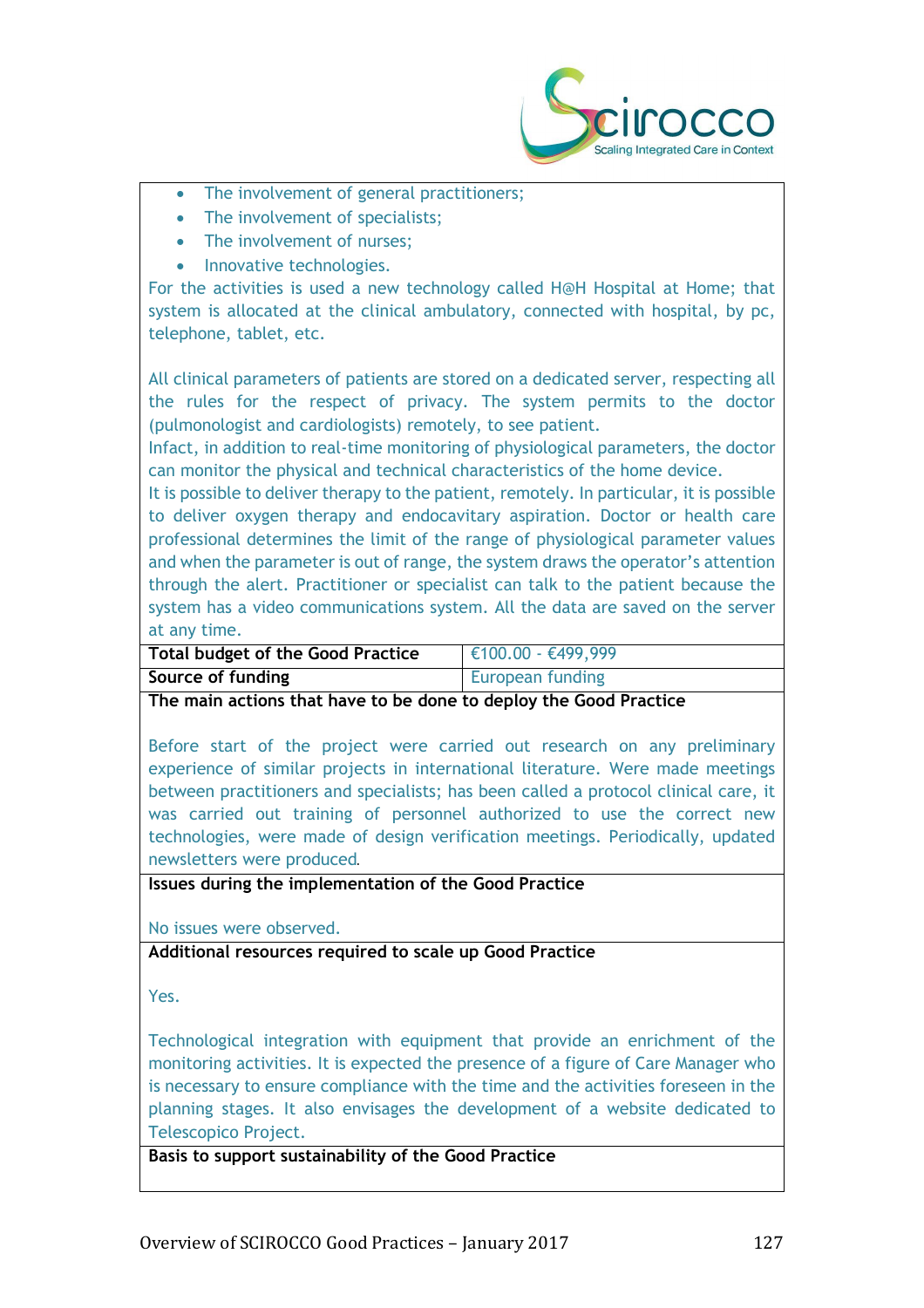

#### No information provided.

## **Evidence to observe the Good Practice**

A practice report; Video or other digital media (web page, audio)

### **Part 4: Viability assessment of the Good Practice**

#### **Time needed to deploy the Good Practice**

Less than a year;

**Investment per citizens / patient / client in terms of financial resources**

No available calculation.

**Evidence behind the Good Practice**

Documented evidence. Evidence is based on systematic qualitative and quantitative studies.

**Maturity of the Good Practice**

There is evidence that the practice is economically viable and brings benefits to the target group. Further research and development is needed in order to achieve market impact and for the practice to become routine use.

**Estimated time of impact of the Good Practice**

Medium impact – e.g. shortly beyond the pilot project period **Impact observed**

Better care integration (economic and social).

We have also noticed a reduction in hospital admissions, a higher patient monitoring, a reduction of the waiting lists. Stronger relationship between practitioners and patients.

#### **Transferability of the Good Practice**

Ready for transfer, but the innovative practice has not been transferred yet. The innovative practice has been developed on local/regional/national level and transferability has been considered and structural, political and systematic recommendations have been presented. However, the innovative practice has not been transferred yet.

#### **Part 5: Your organisation**

| Name of the organisation    | <b>ASL Bari</b>                                   |
|-----------------------------|---------------------------------------------------|
| Address of the organisation | ASL Bari, Lungomare Starita 6, 70123<br>Bari (BA) |